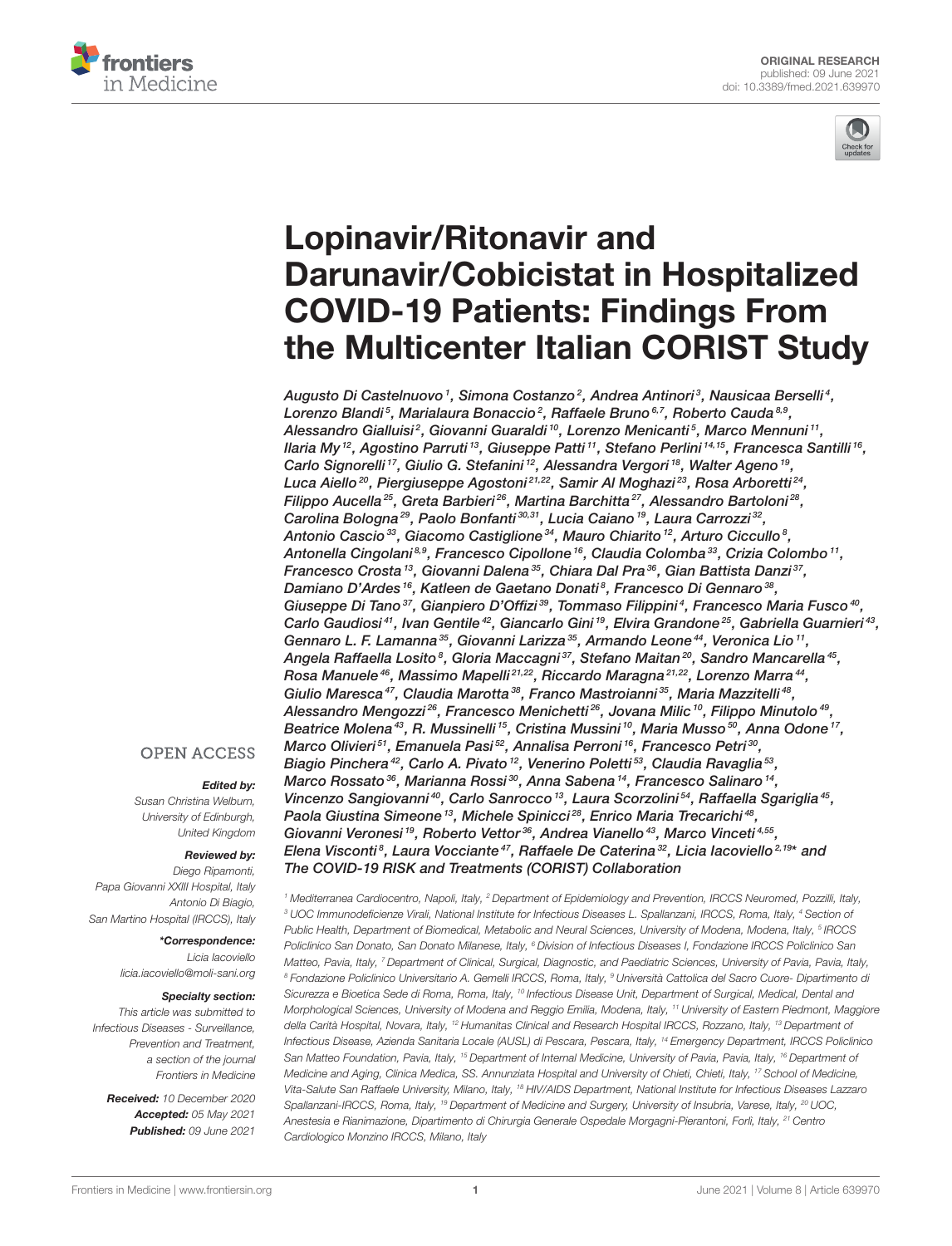<sup>22</sup> Cardiovascular Section, Department of Clinical Sciences and Community Health, University of Milano, Milano, Italy, <sup>23</sup> UOC Infezioni Sistemiche dell'Immunodepresso, National Institute for Infectious Diseases L. Spallanzani, IRCCS, Rome, Italy, <sup>24</sup> Department of Civil Environmental and Architectural Engineering, University of Padova, Padova, Italy, <sup>25</sup> Fondazione IRCCS Casa Sollievo della Sofferenza, San Giovanni Rotondo, Foggia, Italy, <sup>26</sup> Department of Clinical and Experimental Medicine, Azienda Ospedaliero-Universitaria Pisana, University of Pisa, Pisa, Italy, <sup>27</sup> Department of Medical and Surgical Sciences and Advanced Technologies G.F. Ingrassia, University of Catania, Catania, Italy, <sup>28</sup> Department of Experimental and Clinical Medicine, University of Florence and Azienda Ospedaliero-Universitaria Careggi, Firenze, Italy, <sup>29</sup> Ospedale del Mare, ASL Napoli 1, Napoli, Italy, <sup>30</sup> UOC Malattie Infettive, Ospedale San Gerardo, ASST Monza, Monza, Italy, <sup>31</sup> School of Medicine and Surgery, University of Milano-Bicocca, Milano, Italy, <sup>32</sup> Cardiovascular and Thoracic Department, Azienda Ospedaliero-Universitaria Pisana, University of Pisa, Pisa, Italy, <sup>33</sup> Infectious and Tropical Diseases Unit- Department of Health Promotion, Mother and Child Care, Internal Medicine and Medical Specialties (PROMISE) - University of Palermo, Palermo, Italy, <sup>34</sup> Servizio di Anestesia e Rianimazione II UO Rianimazione Ospedale San Marco, AOU Policlinico-Vittorio Emanuele, Catania, Italy, <sup>35</sup> COVID-19 Unit, EE Ospedale Regionale F. Miulli, Acquaviva delle Fonti, Italy, <sup>36</sup> Clinica Medica 3, Department of Medicine - DIMED, University Hospital of Padova, Padova, Italy, <sup>37</sup> Department of Cardiology, Ospedale di Cremona, Cremona, Italy, <sup>38</sup> Medical Direction, IRCCS Neuromed, Pozzilli, Italy, <sup>39</sup> UOC Malattie Infettive-Epatologia, National Institute for Infectious Diseases L. Spallanzani, IRCCS, Roma, Italy, <sup>40</sup> UOC Infezioni Sistemiche e dell'Immunodepresso, Azienda Ospedaliera dei Colli, Ospedale Cotugno, Napoli, Italy, <sup>41</sup> Ospedale di Boscotrecase - ASL Napoli 3, Napoli, Italy, 42 Department of Clinical Medicine and Surgery, University of Naples Federico II, Napoli, Italy, 43 Respiratory Pathophysiology Division, Department of Cardiologic, Thoracic and Vascular Sciences, University of Padova, Padova, Italy, <sup>44</sup> UOC di Pneumologia, P.O. San Giuseppe Moscati, Taranto, Italy, <sup>45</sup> ASST Milano Nord - Ospedale Edoardo Bassini Cinisello Balsamo, Milan, Italy, <sup>46</sup> UOC Malattie Infettive e Tropicali, P.O. San Marco, AOU Policlinico-Vittorio Emanuele, Catania, Italy, <sup>47</sup> UOC di Medicina - Presidio Ospedaliero S.Maria di Loreto Nuovo, Napoli, Italy, <sup>48</sup> Infectious and Tropical Diseases Unit, Department of Medical and Surgical Sciences, Magna Graecia University, Catanzaro, Italy, <sup>49</sup> Dipartimento di Farmacia, Università di Pisa, Pisa, Italy, <sup>50</sup> UOC Malattie Infettive-Apparato Respiratorio, National Institute for Infectious Diseases L. Spallanzani, IRCCS, Roma, Italy, <sup>51</sup> Computer Service, University of Molise, Campobasso, Italy, <sup>52</sup> Medicina Interna. Ospedale di Ravenna, AUSL della Romagna, Ravenna, Italy, <sup>53</sup> UOC Pneumologia, Dipartimento di Malattie Apparato Respiratorio e Torace, Ospedale Morgagni-Pierantoni, Forlì, Italy, <sup>54</sup> UOC Malattie Infettive ad Alta Intensità di Cura, National Institute for Infectious Diseases L. Spallanzani, IRCCS, Rome, Italy, <sup>55</sup> Department of Epidemiology, Boston University School of Public Health, Boston, MA, United States

**Background:** Protease inhibitors have been considered as possible therapeutic agents for COVID-19 patients.

**Objectives:** To describe the association between lopinavir/ritonavir (LPV/r) or darunavir/cobicistat (DRV/c) use and in-hospital mortality in COVID-19 patients.

**Study Design:** Multicenter observational study of COVID-19 patients admitted in 33 Italian hospitals. Medications, preexisting conditions, clinical measures, and outcomes were extracted from medical records. Patients were retrospectively divided in three groups, according to use of LPV/r, DRV/c or none of them. Primary outcome in a time-to event analysis was death. We used Cox proportional-hazards models with inverse probability of treatment weighting by multinomial propensity scores.

Results: Out of 3,451 patients, 33.3% LPV/r and 13.9% received DRV/c. Patients receiving LPV/r or DRV/c were more likely younger, men, had higher C-reactive protein levels while less likely had hypertension, cardiovascular, pulmonary or kidney disease. After adjustment for propensity scores, LPV/r use was not associated with mortality (HR  $= 0.94$ , 95% CI 0.78 to 1.13), whereas treatment with DRV/c was associated with a higher death risk (HR  $= 1.89$ , 1.53 to 2.34, E-value  $= 2.43$ ). This increased risk was more marked in women, in elderly, in patients with higher severity of COVID-19 and in patients receiving other COVID-19 drugs.

**Conclusions:** In a large cohort of Italian patients hospitalized for COVID-19 in a real-life setting, the use of LPV/r treatment did not change death rate, while DRV/c was associated with increased mortality. Within the limits of an observational study, these data do not support the use of LPV/r or DRV/c in COVID-19 patients.

Keywords: COVID-19, SARS-CoV-2, darunavir, lopinavir, in-hospital mortality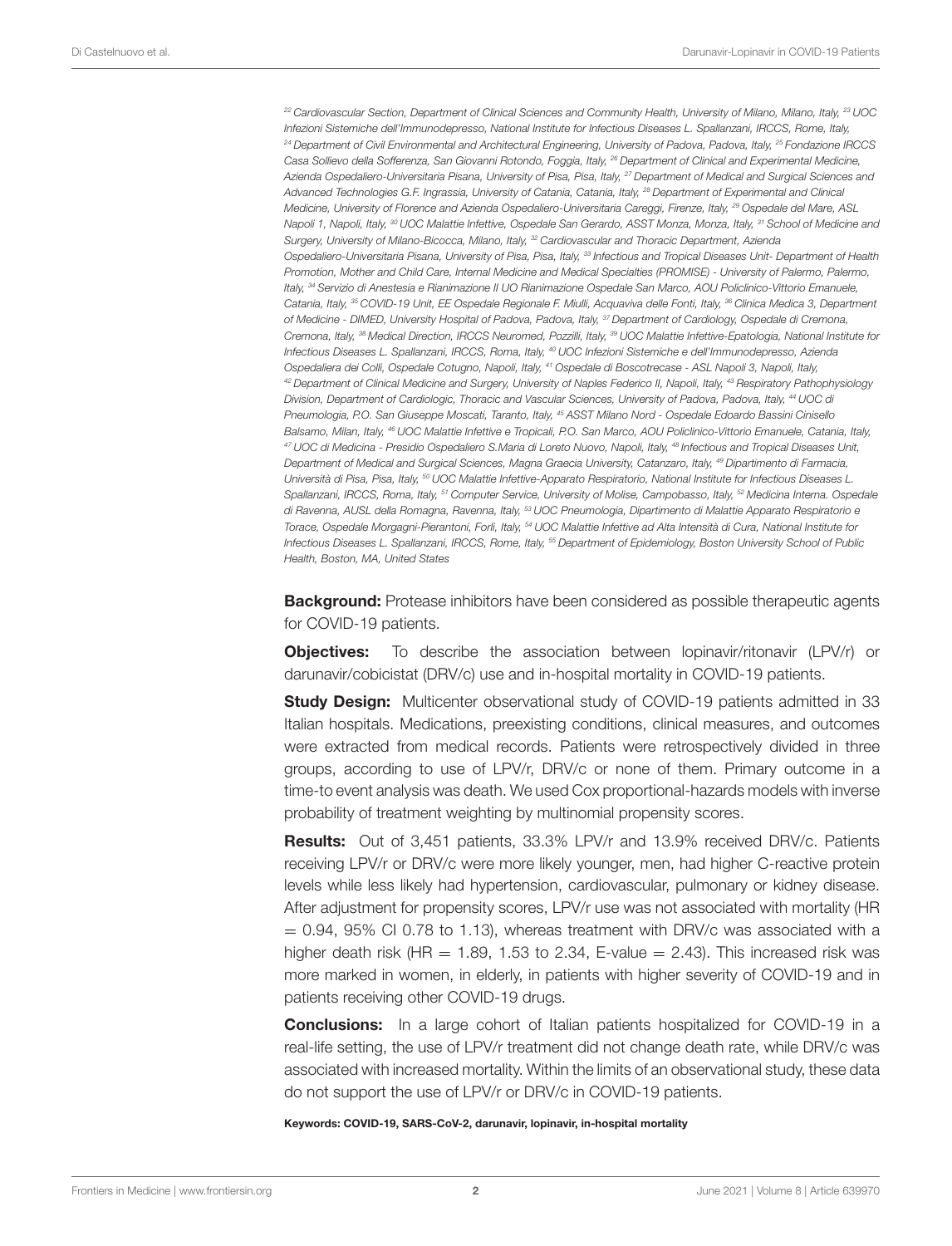# INTRODUCTION

After more than 1 year of COVID-19 pandemic there are still no solid certainties on the efficacy of the therapies variously proposed. The urgency to intervene has induced drug agencies to allow the use of off-label drugs, although only few clinical trials have already been published.

Protease inhibitors have been considered as a candidate therapy because they inhibit enzymes that activate envelope glycoproteins as part of the process of viral entry into cells [\(1\)](#page-7-0).

Lopinavir is a human immunodeficiency virus (HIV) type-1 aspartate protease inhibitor, with an in vitro inhibitory activity against the coronaviruses causing severe acute respiratory syndrome (SARS) [\(2\)](#page-7-1) and Middle-East respiratory syndrome (MERS) [\(3\)](#page-7-2). It is administered in combination with ritonavir to increase its plasma half-life. Both drugs have been shown to be able to bind well to the SARS-CoV 3C-like protease (3CLpro) [\(4\)](#page-7-3), which is involved in the proteolytic processing of the replicase polyprotein and is crucial for viral replication [\(5\)](#page-7-4). However, the efficacy of this combination in patients with SARS or MERS was based on scarce data [\(6\)](#page-7-5).

Both the Recovery [\(7\)](#page-8-0) and the Solidarity trial [\(8\)](#page-8-1) failed to observe any clinical benefit of lopinavir/ritonavir (LPV/r) treatment beyond standard care in hospitalized patients with severe COVID-19. Null efficacy of LPV/r was also observed in other clinical trials [\(9\)](#page-8-2) or retrospective studies, as systematically reviewed [\(10\)](#page-8-3).

Given the structural similarity with lopinavir, darunavir, another protease inhibitor used in HIV therapy [\(11,](#page-8-4) [12\)](#page-8-5), with cobicistat as a pharmaco-enhancer, has also been proposed as a COVID-19 treatment [\(13\)](#page-8-6). In the emergency phase of COVID-19 pandemic the Italian Drug Agency (AIFA) [\(14\)](#page-8-7) allowed the therapeutic use of both LPV/r and darunavir/cobicistat (DRV/c). However, evidence for the efficacy of DRV/c in COVID-19 patients is scarce, and findings from randomized clinical trials are lacking. In this context of uncertainty, sufficiently powered retrospective observational studies may be useful to shed light on the efficacy of these drugs in the SARS-CoV-2 pandemic.

We analyzed the association between DRV/c or LPV/r use and mortality in 3,451 COVID-19 patients from 33 clinical centers all over Italy.

# MATERIALS AND METHODS

#### Setting

This national retrospective observational study was conceived within the CORIST Project (ClinicalTrials.gov ID: NCT04318418), which is a multicenter study launched in March 2020 [\(15\)](#page-8-8) and aimed at testing the association of risk factors [\(16\)](#page-8-9) and therapies with in-hospital COVID-19 mortality [\(17,](#page-8-10) [18\)](#page-8-11). The study was approved by the institutional ethics board of all recruiting centers. Data for the present analyses were provided by 33 hospitals distributed throughout Italy (**[Appendix](#page-10-0)**). Each hospital provided data from hospitalized patients ( $\geq$ 18 years of age) who had a positive test result for the SARS-CoV-2 virus at any time during their hospitalization from February 19 to May 23, 2020. The follow-up continued through May 29, 2020.

## Data Sources

We obtained data from a cohort comprising 3,971 COVID-19 patients. The SARS-CoV-2 status was based on polymerase chain reaction on nasopharyngeal swab. Data were extracted at one-time point from electronic medical records or charts. Data included patients' demographics, laboratory tests, historical and current medication lists and diagnoses. Information on the most severe manifestation of COVID-19 occurred during hospitalization was retrospectively captured [\(16\)](#page-8-9). We obtained the following information for each patient: date of admission and date of discharge or death; age; sex; the first recorded laboratory tests at entry; past comorbidities (coronary disease, diabetes, hypertension, respiratory disease and cancer) and current drug therapies for COVID-19—DRV/c, LPV/r, hydroxychloroquine (HCQ), remdesivir, tocilizumab, sarilumab, corticosteroids. Chronic kidney disease was classified by using of glomerular filtration rate (GFR) as reported in footnote of **[Table 1](#page-3-0)**. Patients were defined as receiving LPV/r or DRV/c if they were receiving it at admission to hospital or received it during the followup period. Every physician in each hospital decided for him or herself if and how to treat their patient. According to the AIFA guidance [\(13,](#page-8-6) [14\)](#page-8-7), LPV/r was administered at the dose of  $400/100$  mg  $\times$  2/day and DRV/c at the dose of 800/150 mg/day, both for at least 5–7 days, according to the clinical evolution of disease.

# Statistical Analyses

The study index date was defined as the date of hospital admission. Index dates ranged from February 19, 2020 to May 23, 2020. The study end point was the time from study index to death. The number of patients who either died, or had been discharged alive, or were still admitted to hospital as of May 29, 2020, were recorded, and hospital length of stay was determined. Patients alive had their data censored on the date of discharge. Data were censored at 35 days in  $N = 330$  (8.3%) patients with a follow  $up >35$  days.

Of the initial cohort of 3,971 patients, 350 patients were excluded from the analysis because of missing data on LPV/r or DRV/c use  $(N = 112)$ , other drug COVID-19 therapies (hydroxychloroquine, tocilizumab or sarilumab, remdesivir or corticosteroids,  $N = 247$ ), time to event ( $N = 59$ ), outcome (N  $= 8$ ), COVID-19 severity ( $N = 4$ ), age ( $N = 4$ ), or sex ( $N = 4$ ) 2). Of the remaining 3,621 patients, 170 patients died or were discharged within 24 h after presentation, and were also excluded from the analysis.

At the end, the analyzed cohort consisted of  $N = 3,451$ patients. Among them, 8.5% had at least a missing value for covariates. Distribution of missing values was as follows: Creactive protein ( $N = 178$ ); GFR ( $N = 69$ ); ischemic disease ( $N$  $=$  74); chronic pulmonary disease ( $N = 64$ ); diabetes ( $N = 51$ ); hypertension ( $N = 51$ ); and cancer ( $N = 56$ ). We used multiple imputation techniques ( $N = 10$  imputed datasets) to maximize data availability. We also conducted a case-complete analysis on 3,156 patients.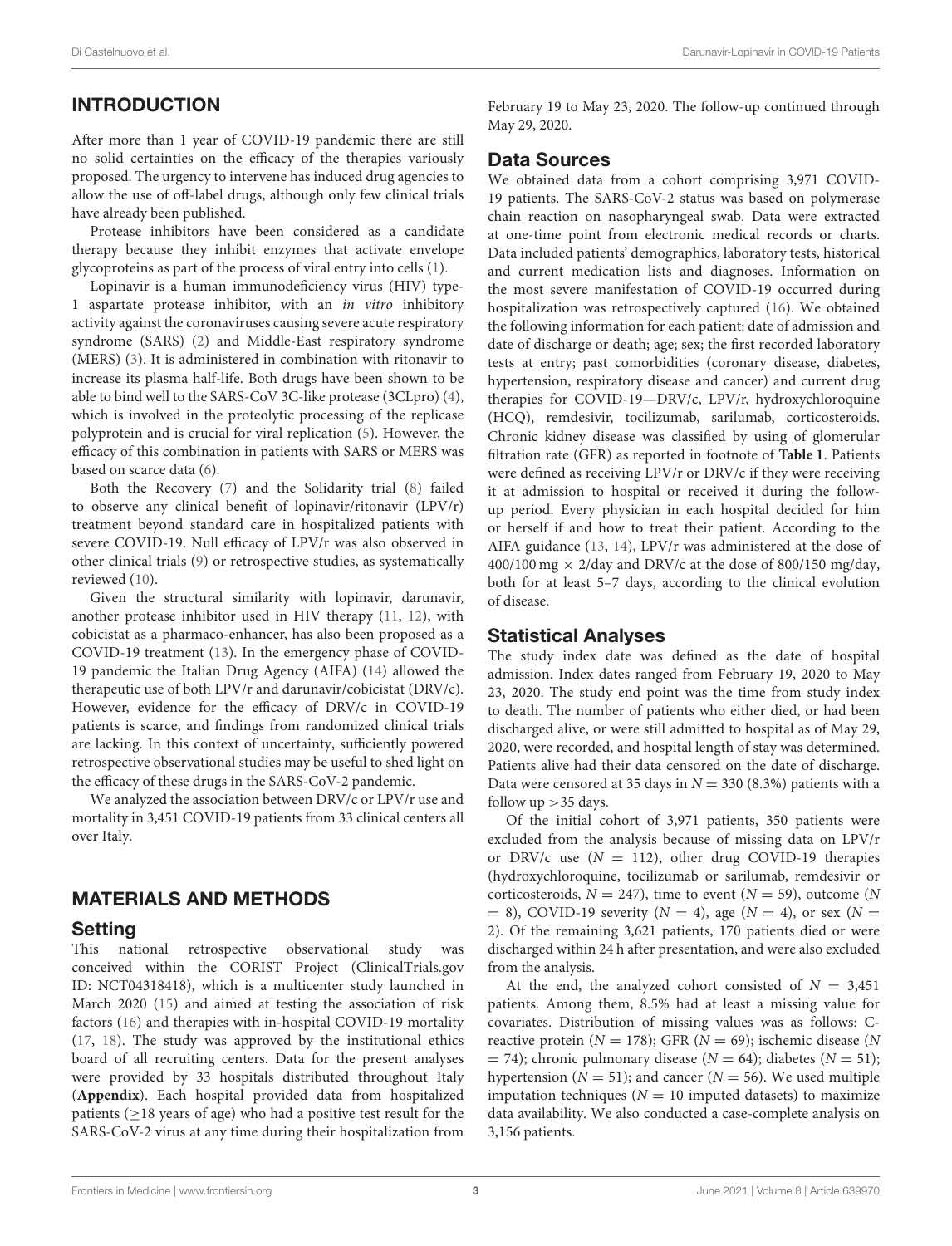<span id="page-3-0"></span>TABLE 1 | General characteristics of COVID-19 patients at baseline, according to lopinavir/ritonavir (LPV/r) or darunavir/cobicistat (DRV/c) use.

| Characteristic                                | Controls* $(N = 1, 824)$ | LPV/r $(N = 1,148)$ | DRV/c ( $N = 479$ ) | P-value unadjusted | P-value adjusted <sup>#</sup> |
|-----------------------------------------------|--------------------------|---------------------|---------------------|--------------------|-------------------------------|
| Age-median (IQR-yr.)                          | 69 (56-80)               | 65 (55-76)          | 65 (58-77)          | < 0.0001           | 0.65                          |
| Gender-no (%)                                 |                          |                     |                     | < 0.0001           | 0.65                          |
| Women                                         | 774 (42.4%)              | 386 (33.6%)         | 141 (29.4%)         |                    |                               |
| Men                                           | 1,050 (57.6%)            | 762 (66.4%)         | 338 (70.6%)         |                    |                               |
| Diabetes-no (%)‡                              |                          |                     |                     | 0.12               | 0.91                          |
| No                                            | 1,422 (79.0%)            | 937 (82.0%)         | 364 (79.3%)         |                    |                               |
| Yes                                           | 377 (21.0%)              | 205 (18.0%)         | 95 (20.7%)          |                    |                               |
| Hypertension-no $(\%)^{\ddagger}$             |                          |                     |                     | 0.0068             | 0.63                          |
| No                                            | 853 (47.4%)              | 564 (49.3%)         | 255 (55.7%)         |                    |                               |
| Yes                                           | 946 (52.6%)              | 579 (50.7%)         | 203 (44.3%)         |                    |                               |
| Ischemic heart disease-no (%) <sup>‡</sup>    |                          |                     |                     | 0.0046             | 0.76                          |
| No                                            | 1,449 (80.9%)            | 962 (84.8%)         | 389 (86.1%)         |                    |                               |
| Yes                                           | 341 (19.1%)              | 173 (15.2%)         | 63 (13.9%)          |                    |                               |
| Chronic pulmonary disease-no (%) <sup>‡</sup> |                          |                     |                     | 0.0003             | 0.64                          |
| No                                            | 1,489 (83.1%)            | 1,000 (87.7%)       | 402 (88.6%)         |                    |                               |
| Yes                                           | 304 (16.9%)              | 140 (12.3%)         | 52 (11.4%)          |                    |                               |
| Cancer-no (%) <sup>‡</sup>                    |                          |                     |                     | 0.17               | 0.75                          |
| No                                            | 1,590 (88.4%)            | 1,034 (90.6%)       | 408 (89.5%)         |                    |                               |
| Yes                                           | 208 (11.6%)              | 107 (9.4%)          | 48 (10.5%)          |                    |                               |
| CKD stage¶-no $(\%)^{\ddagger}$               |                          |                     |                     | < 0.0001           | 0.57                          |
| Stage 1                                       | 629 (35.4%)              | 399 (35.2%)         | 183 (39.0%)         |                    |                               |
| Stage 2                                       | 615 (34.6%)              | 490 (43.2%)         | 167 (35.6%)         |                    |                               |
| Stage 3a or stage 3b                          | 377 (21.2%)              | 202 (17.8%)         | 88 (18.8%)          |                    |                               |
| Stage 4 or stage 5                            | 158 (8.9%)               | 43 (3.4%)           | 31 (6.6%)           |                    |                               |
| C Reactive Protein-no (%) <sup>‡</sup>        |                          |                     |                     | < 0.0001           | 0.10                          |
| $<$ 1 mg/L                                    | 235 (13.7%)              | 95 (8.7%)           | 30 (6.4%)           |                    |                               |
| 1-3 mg/L                                      | 215 (12.6%)              | 153 (14.0%)         | 53 (11.4%)          |                    |                               |
| $>3$ mg/L                                     | 1,263 (73.7%)            | 845 (77.3%)         | 384 (82.2%)         |                    |                               |
| Hydroxychloroquine use                        |                          |                     |                     | < 0.0001           | 0.18                          |
| No                                            | 621 (34.0%)              | 170 (14.8%)         | 26 (5.4%)           |                    |                               |
| Yes                                           | 1,203 (66.0%)            | 978 (85.2%)         | 453 (94.6%)         |                    |                               |
| Tocilizumab or Sarilumab use                  |                          |                     |                     | 0.38               | 0.93                          |
| No                                            | 1,526 (83.7%)            | 981 (85.4%)         | 408 (85.2%)         |                    |                               |
| Yes                                           | 298 (16.3%)              | 167 (14.6%)         | 71 (14.8%)          |                    |                               |
| Remdesivir use                                |                          |                     |                     | 0.35               | 0.19                          |
| No                                            | 1,781 (97.6%)            | 1,111 (96.8%)       | 467 (97.5%)         |                    |                               |
| Yes                                           | 43 (2.4%)                | 37 (3.2%)           | 12 (2.5%)           |                    |                               |
| Corticosteroids use                           |                          |                     |                     | 0.11               | 0.25                          |
| No                                            | 1,163 (63.8%)            | 775 (67.5%)         | 313 (65.3%)         |                    |                               |
| Yes                                           | 661 (36.2%)              | 373 (32.5%)         | 166 (34.7%)         |                    |                               |
| <b>Clusters of hospitals</b>                  |                          |                     |                     | < 0.0001           | 0.19                          |
| Northern regions (except Milan) (n)           | 414 (22.7%)              | 268 (23.3%)         | 103 (21.5%)         |                    |                               |
| Milan (m)                                     | 340 (18.6%)              | 224 (19.5%)         | 122 (25.5%)         |                    |                               |
| Center regions (except Rome) (c)              | 674 (36.9%)              | 186 (16.2%)         | 190 (39.7%)         |                    |                               |
| Rome (r)                                      | 109 (6.0%)               | 321 (28.0%)         | 54 (11.3%)          |                    |                               |
| Southern regions (s)                          | 287 (15.7%)              | 149 (13.0%)         | 10 (2.1%)           |                    |                               |

\*Control group was formed by patients with neither LPV/r nor DRV/c. ˆChi-square test. #Adjusted by inverse probability by treatment weighting as obtained by multinomial propensity score.  $\frac{1}{2}$ Missing values were N = 51 for diabetes, N = 51 for hypertension, N = 74 for ischemic heart disease, N = 64 for chronic pulmonary disease, N = 56 for cancer, N = 69 for CKD stage and N = 178 for C reactive protein. "Stage 1: Kidney damage with normal or increased glomerular filtration rate (GFR) (> 90mL/min/1.73m<sup>2</sup>); Stage 2: Mild reduction in GFR (60–89 mL/min/1.73 m<sup>2</sup>); Stage 3a: Moderate reduction in GFR (45–59 mL/min/1.73 m<sup>2</sup>); Stage 3b: Moderate reduction in GFR (30–44 mL/min/1.73 m<sup>2</sup>); Stage 4: Severe reduction in GFR (15–29 mL/min/1.73 m<sup>2</sup>); Stage 5: Kidney failure (GFR < 15mL/min/1.73m<sup>2</sup>ordialysis). GFR was calculated by the Chronic Kidney Disease Epidemiology Collaboration (CKD-Epi) equation. (n) includes hospitals of 5-10; (m) includes hospitals 1-4; (c) includes hospitals 11-17; (r) includes hospitals 18-20; (s) includes hospitals 21-33 (see [Appendix](#page-10-0)).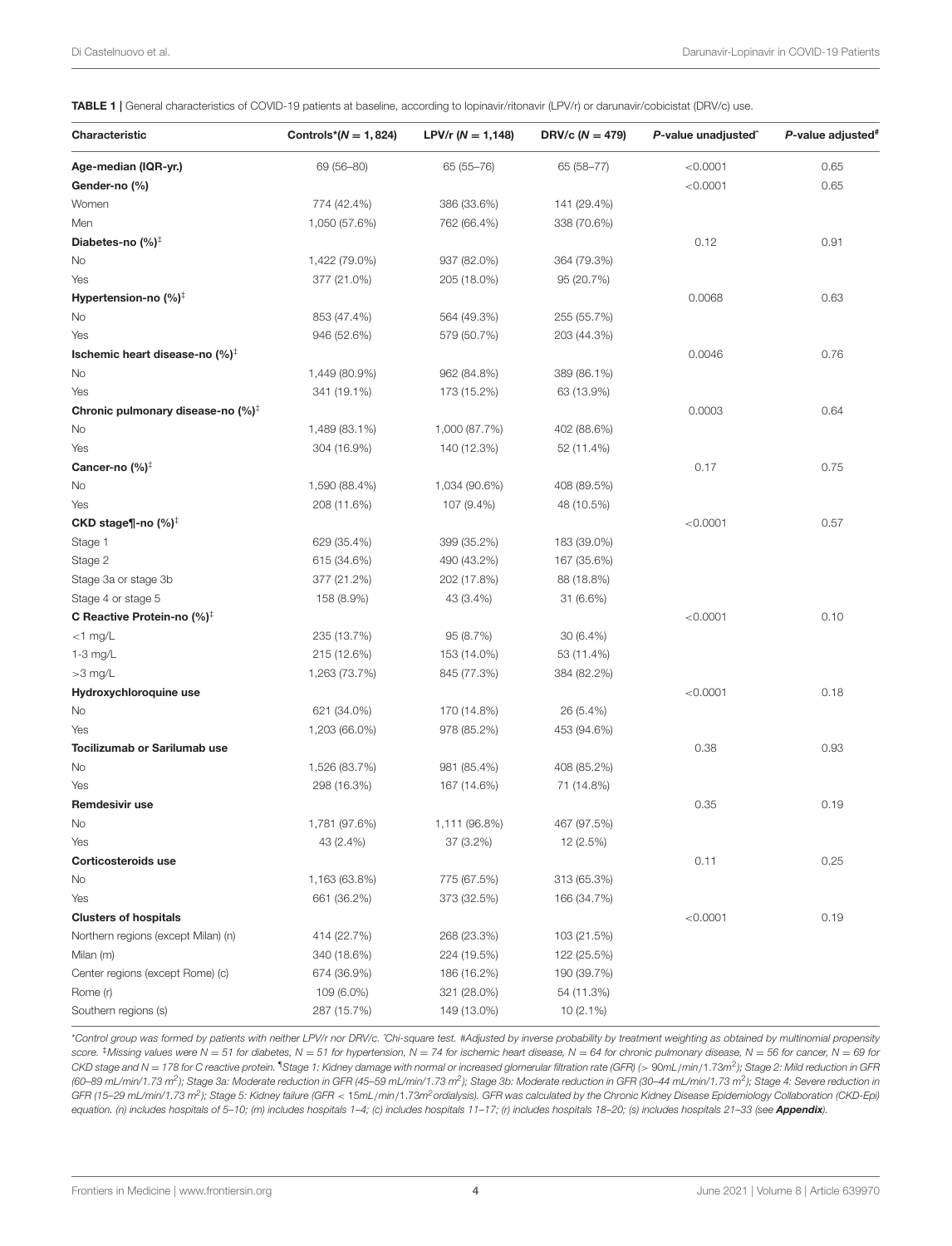Cox proportional-hazards regression models were used to estimate the association between drugs use and death. Since multiple imputation was applied, the final standard error was obtained using the Rubin's rule [\(19\)](#page-8-12). The proportional hazards assumption was assessed using weighed Schoenfeld residuals, and no violation was identified. To account for the nonrandomized drugs administration, we used the multinomial propensity-score method [\(20\)](#page-8-13). Individual propensities for receiving LPV/r or DRV/c treatment were assessed with the use of a multivariable logistic-regression model based on the generalized logit and including age, sex, diabetes, hypertension, history of ischemic heart disease, chronic pulmonary disease, GFR, C-reactive protein, use of hydroxychloroquine, tocilizumab or sarilumab, remdesivir or corticosteroids and hospitals clustering. Associations between drug treatments and death were then appraised by multivariable Cox regression models with the use of propensity-score and further controlling for hospitals clustering as random effect [frailty model [\(21\)](#page-8-14)]. The primary analysis used inverse probability by treatment weighting [\(22\)](#page-8-15). Secondary analyses used multivariable Cox regression analysis or multivariable logistic regression analyses, or accounted for hospitals clustering via stratification or by robust sandwich estimator. Hospitals were clustered according to their geographical distribution, as illustrated in **[Table 1](#page-3-0)**. To quantify the potential for an unmeasured confounder to render apparent statistically significant hazard ratio non-significant, the E-value was calculated [\(23\)](#page-8-16). Analyses were performed with the aid of the SAS version 9.4 statistical software for Windows.

# RESULTS

We included in the final analyses 3,451 COVID-19 patients; of these, 1,824 (52.9%, range among hospitals 22.5–64.3%) received neither LPV/r nor DRV/c, 1,148 (33.3%, range 17.7–66.3%) received LPV/r and 479 (13.9%, range 2.2–18.1%) received DRV/c. For both drugs, treatment started as soon as possible after diagnosis confirmation and was 7–15 days long. Half of patients were hospitalized before 22 March 2020. In this first period, the prevalence of patients who received or not LPV/r or DRV/c was 38.5% (neither LPV/r nor DRV/c), 42.7% (LPV/r) and 18.8% (DRV/c). In the second period, the use of protease inhibitors clearly decreased (prevalence became 67.3, 23.8, 8.9%, respectively). However, among patients who received protease inhibitors, the percentage of individuals who were allocated to DRV/c unchanged in the two periods (30.6 and 27.4%, in the first and in the second period, respectively).

Baseline characteristics of the 3 groups are shown in **[Table 1](#page-3-0)**. Patients receiving LPV/r or DRV/c were more likely younger, men, had higher C-reactive protein but less likely had hypertension, ischemic heart or chronic pulmonary or severe kidney disease. Patients in the LPV/r or DRV/c group more likely received hydroxychloroquine. As expected, all the pre-treatment differences disappeared after adjustment by propensity score weighting (**[Table 1,](#page-3-0)** c-statistic = 0.72). Percentage of patients who needed of intensive care was 9.5% (in the group with neither LPV/r nor DRV/c), 13.9% (LPV/r) and 10.5% (DRV/c),  $P =$ 0.0010 for difference.

## Primary Outcome

Out of 3,222 patients, 486 died (15.1%), 2,269 were discharged alive (70.4%) and 467 (14.5%) were still at the hospital. The median follow-up was 14 days (interquartile range 8–23). Death rate (per 1,000 person-days) was 8.2, 15.1, and 10.8 in LPV/r, DRV/c and control group, respectively (**[Table 2](#page-5-0)**).

As compared to control group, univariable hazard ratios for death were 0.76 (95% CI: 0.62–0.91) and 1.35 (95% CI: 1.07–1.69) for LPV/r and DRV/c, respectively (**[Table 2](#page-5-0)**). The association with mortality for the LPV/r group disappeared in multivariable analysis (HR = 0.94, 95% CI 0.78–1.13). (**[Figure 1](#page-5-1)**, **[Table 2](#page-5-0)**). On the contrary, the increased risk of death associated with DRV/c was reinforced in primary analysis ( $HR = 1.89$ ,  $95\%$  CI 1.53-2.34, E-value for confidence interval = 2.43) (**[Figure 1](#page-5-1)**, **[Table 2](#page-5-0)**).

Secondary multivariable analyses yielded very similar results (**[Table 2](#page-5-0)**), as also happened for the case-complete analyses restricted to the 3,156 patients without missing data or when the association with death was quantified by logistic regression analysis (**[Table 2](#page-5-0)**).

Control of hospitals clustering with different approaches also yielded similar results (LPV/r group  $HR = 0.94$ , 95% CI: 0.78-1.14 and DRV/c group  $HR = 1.93$ , 95% CI: 1.55-2.38 when hospitals clustering was stratified for and LPV/r group HR = 0.95, 95% CI: 0.71–1.29 and DRV/c group HR = 1.84, 95% CI: 1.28–2.65 with the robust sandwich estimator). Considering secondary multivariable analyses overall, HR for mortality associated with LPV/r ranged between 0.94 and 1.12, and that associated with DRV/c ranged between 1.44 and 1.93.

Sensitivity analyses are presented in **[Table 3](#page-6-0)**. LPV/r treatment was not associated with mortality in any subgroup, with the exception of patients with less severe COVID-19 (this finding is plagued by very large uncertainty due to small sample size) and in patients not treated with other anti COVID-19 drugs. The increased mortality risk associated with use of DRV/c was more marked in women, in elderly, in patients with higher severity of COVID-19 and in patients treated for other COVID-19 drugs.

# **DISCUSSION**

In a large cohort of 3,451 patients hospitalized for COVID-19 in 33 clinical centers all over Italy, treatment with LPV/r did not modify the risk of death, while administration of DRV/c was associated with an increased risk.

Though taking into consideration the limitations of the observational design of our study, our results do not support the use of LPV/r or DRV/c in patients with COVID-19.

Concerning LPV/r use, our findings are in agreement with findings from clinical trials [\(7–](#page-8-0)[9,](#page-8-2) [24\)](#page-8-17) and with results of a systematic review pooling data on 6 clinical trials and 10 observational studies [\(10\)](#page-8-3). In our study, LPV/r was given according to Italian official guidelines, mostly to less severe patients and as early as possible after hospital admission. We performed a series of sensitivity analyses, all confirming the absence of association between LPV/r and risk of death.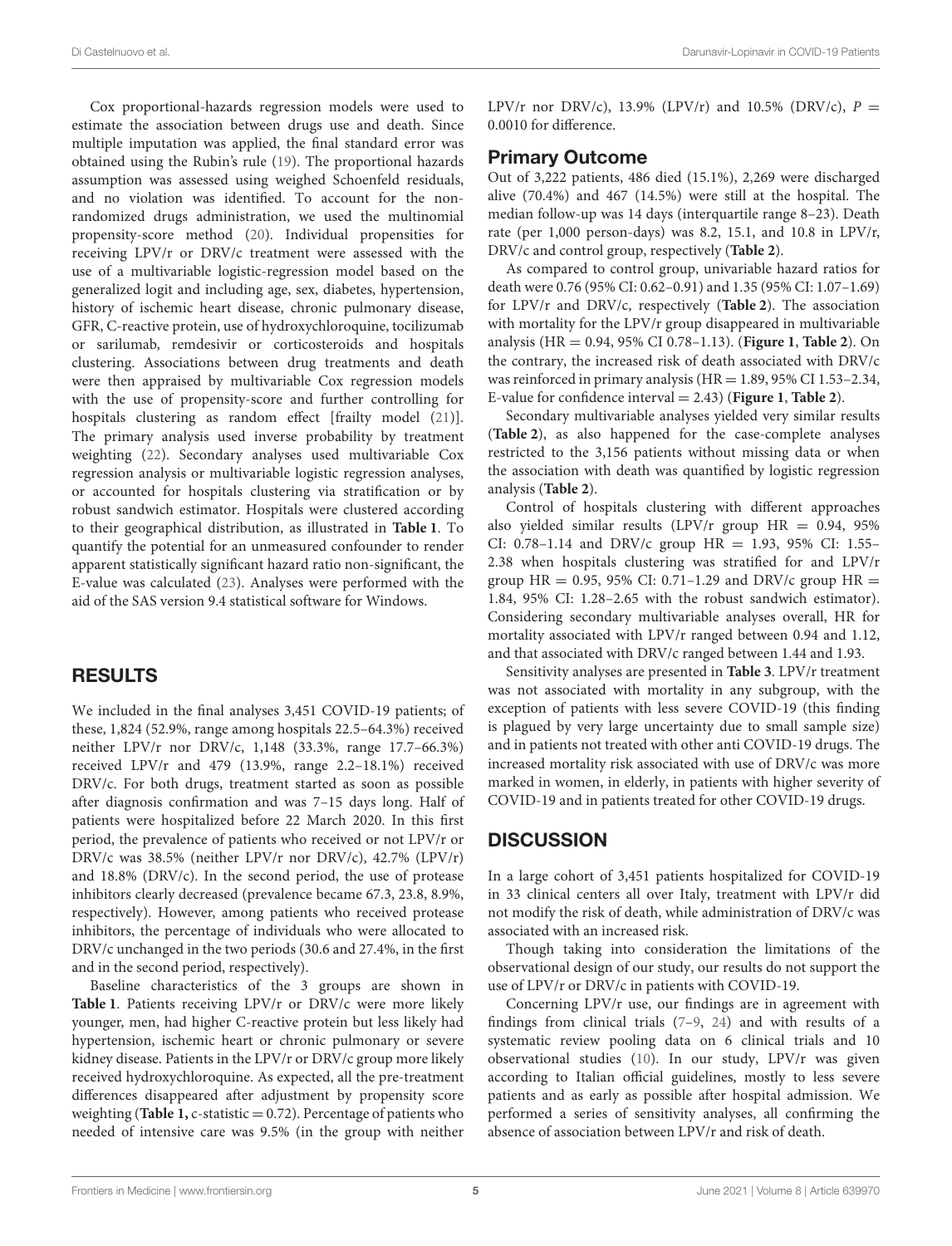<span id="page-5-0"></span>TABLE 2 | Incidence rates and hazard ratios for death in COVID-19 patients, according to lopinavir/ritonavir (LPV/r) or darunavir/cobicistat (DRV/c) use.

| Multiple Imputation analysis ( $N = 3,451$ )                                  | Death<br>$(N = 576)$ | Patient at<br>risk<br>$(N = 3,451)$         | Person-days                    | Death Rate (x1,000 person-days) |  |
|-------------------------------------------------------------------------------|----------------------|---------------------------------------------|--------------------------------|---------------------------------|--|
| Controls (neither LPV/r nor DRV/c)- no. (%)                                   | 319 (17.5%)          | 1,824 (100%)                                | 29,665                         | 10.8                            |  |
| LPV/r- no. (%)                                                                | 158 (13.8%)          | 1,148 (100%)                                | 19,172                         | 8.2                             |  |
| DRV/c- no. (%)                                                                | 99 (20.7%)           | 479 (100%)                                  | 6,551                          | 15.1                            |  |
| <b>Hazard ratio for death (Cox regression analysis)</b>                       |                      | LPV/r vs. controls HR (95% CI)              | DRV/c vs. controls HR (95% CI) |                                 |  |
| Crude analysis                                                                |                      |                                             | $0.76$ (0.62 to 0.91)          | 1.35 (1.07 to 1.69)             |  |
| Multivariable analysis*                                                       |                      |                                             | 1.12 (0.91 to 1.37)            | 1.67 (1.31 to 2.14)             |  |
| Propensity score analysis, inverse probability weighting** (primary analysis) |                      | 0.94 (0.78 to 1.13)                         | 1.89 (1.53 to 2.34)            |                                 |  |
| <b>Odds ratio for death</b> (logistic regression analysis)                    |                      | OR (95% CI)                                 | OR (95% CI)                    |                                 |  |
| Propensity score analysis, inverse probability weighting**                    |                      | 1.04 (0.85 to 1.27)                         | 1.87 (1.47 to 2.38)            |                                 |  |
| Case Complete analysis ( $N = 3,156$ )                                        | Death<br>$(N = 510)$ | <b>Patient at</b><br>risk<br>$(N = 3, 156)$ | Person-days                    | Death Rate (x1,000 person-days) |  |
| Controls (neither LPV/r nor DRV/c)-no. (%)                                    | 286 (17.3%)          | 1,657 (100%)                                | 28,380<br>10.1                 |                                 |  |
| LPV/r-no. (%)                                                                 | 146 (13.7%)          | 1,063 (100%)                                | 18,776                         | 7.8                             |  |
| DRV/c- no. (%)                                                                | 78 (17.9%)           | 436 (100%)                                  | 6,275                          | 12.4                            |  |
| Hazard ratio for death (Cox regression analysis)                              |                      | LPV/r vs. controls HR (95% CI)              | DRV/c vs. controls HR (95% CI) |                                 |  |
| Crude analysis                                                                |                      |                                             | $0.75(0.61)$ to $0.92)$        | 1.14 (0.89 to 1.47)             |  |
| Multivariable analysis*                                                       |                      |                                             | 1.11 (0.89 to 1.37)            | 1.44 (1.10 to 1.89)             |  |
| Propensity score analysis, inverse probability weighting**                    |                      | 0.94 (0.77 to 1.13)                         | 1.86 (1.49 to 2.32)            |                                 |  |
| <b>Odds ratio for death</b> (logistic regression analysis)                    |                      | OR (95% CI)                                 | OR (95% CI)                    |                                 |  |
| Propensity score analysis, inverse probability weighting**                    |                      | 1.05 (0.85 to 1.29)                         | 1.82 (1.41 to 2.34)            |                                 |  |

HR, hazard ratios; CI, confidence intervals. \*Controlling for age, sex, diabetes, hypertension, history of ischemic heart disease, chronic pulmonary disease, chronic kidney disease, C-reactive protein and use of hydroxychloroquine, tocilizumab or sarilumab, Remdesivir or corticosteroids as fixed effects and hospitals clustering as random effect. \*\*Including hospitals clustering as random effect covariate.



<span id="page-5-1"></span>treatment weighting) and hospitals clustering as random effect, and are generated using the first imputed dataset. The other imputed datasets are similar and thus omitted.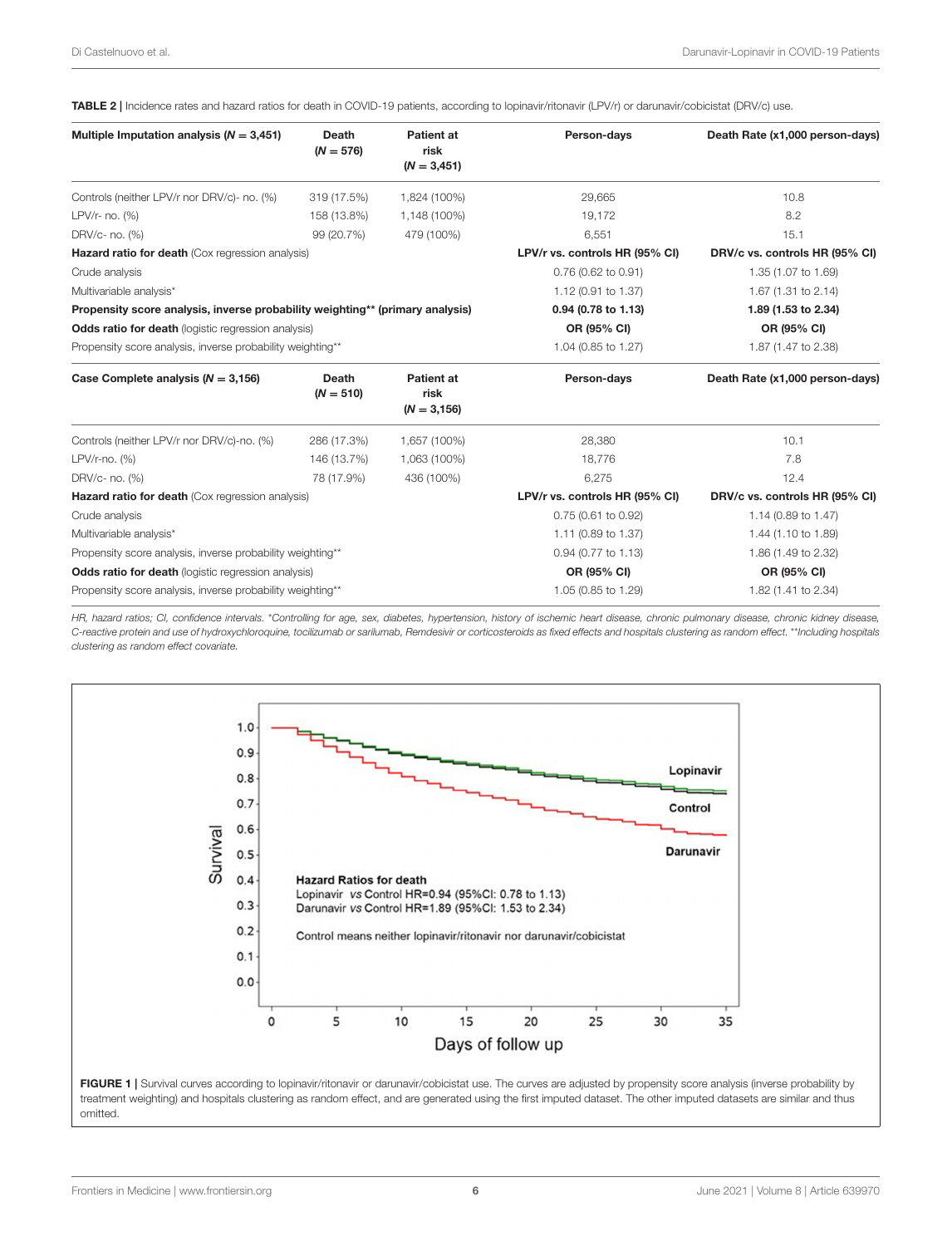<span id="page-6-0"></span>TABLE 3 | Hazard ratios for mortality according to lopinavir/ritonavir (LPV/r) or darunavir/cobicistat (DRV/c) use, in different subgroups.

| <b>Subgroups</b>                                                      | Controls*<br>$(N = 817)$<br>No. death<br>/patient at risk | LPV/r $(N = 2,634)$<br>No. death<br>/patient at risk | DRV/c $(N = 450)$<br>No. death<br>/patient at risk | <b>HR (95% CI)¶</b>       |                           |
|-----------------------------------------------------------------------|-----------------------------------------------------------|------------------------------------------------------|----------------------------------------------------|---------------------------|---------------------------|
|                                                                       |                                                           |                                                      |                                                    | Lopinavir vs.<br>controls | Darunavir vs.<br>controls |
| Women                                                                 | 124/774                                                   | 47/386                                               | 25/141                                             | 0.88 (0.63 to 1.21)       | 2.41 (1.69 to 3.42)       |
| Men                                                                   | 195/1,050                                                 | 111/762                                              | 74/338                                             | 0.96 (0.77 to 1.21)       | 1.55 (1.18 to 2.03)       |
| Age $<$ 70 years                                                      | 57/922                                                    | 38/693                                               | 20/284                                             | 0.86 (0.57 to 1.29)       | 1.39 (0.84 to 2.33)       |
| Age $\geq$ 70 years                                                   | 262/902                                                   | 120/455                                              | 79/195                                             | 1.04 (0.84 to 1.28)       | 2.20 (1.73 to 2.79)       |
| <b>Highest degree of COVID-19</b><br>severity experienced at hospital |                                                           |                                                      |                                                    |                           |                           |
| Mild pneumonia or less                                                | 53/962                                                    | 13/616                                               | 2/204                                              | 0.52 (0.29 to 0.92)       | $0.30$ (0.08 to 1.16)     |
| Severe pneumonia                                                      | 133/514                                                   | 72/327                                               | 47/176                                             | 0.94 (0.72 to 1.24)       | 1.26 (0.89 to 1.77)       |
| Acute respiratory distress syndrome                                   | 133/348                                                   | 73/205                                               | 50/99                                              | 1.07 (0.80 to 1.42)       | 2.09 (1.50 to 2.89)       |
| Use of hydroxychloroquine                                             |                                                           |                                                      |                                                    |                           |                           |
| <b>No</b>                                                             | 149/621                                                   | 35/170                                               | 6/26                                               | 0.58 (0.39 to 0.86)       | 1.50 (0.99 to 2.29)       |
| Yes                                                                   | 170/1,203                                                 | 123/978                                              | 93/453                                             | 0.97 (0.77 to 1.22)       | 2.02 (1.57 to 2.61)       |
| Use of other COVID-19 treatments <sup>*</sup>                         |                                                           |                                                      |                                                    |                           |                           |
| No                                                                    | 101/439                                                   | 20/104                                               | 3/17                                               | 0.50 (0.31 to 0.82)       | 1.25 (0.74 to 2.12)       |
| Yes                                                                   | 218/1,385                                                 | 138/1,044                                            | 96/462                                             | 0.99 (0.80 to 1.22)       | 1.99 (1.57 to 2.53)       |

\*Control group was formed by patients with neither LPV/r nor DRV/c. HR, hazard ratios; CI, confidence intervals; ¶Propensity score analysis, inverse probability weighting, including hospital clustering as random effect covariate; multiple imputed analysis. ˆtocilizumab or sarilumab or remdesivir or corticosteroids.

In our study DRV/c was associated with a mean 89% increased risk of death, particularly in women, older people, more severely affected or HCQ treated patients, probably due to an increased cardiotoxicity of the drug in these conditions [\(25\)](#page-8-18).

Although Lopinavir and Darunavir are no longer the gold standard of HIV therapy, their efficacy and safety profile has been well-established in HIV infected patients [\(11,](#page-8-4) [26,](#page-8-19) [27\)](#page-8-20), while there are no clear evidence supporting their use in other viral diseases [\(28,](#page-8-21) [29\)](#page-8-22). In fact, the target enzymes involved by HIV and SARS-CoV-2 are quite different: HIV protease is an aspartic protease, whereas SARS-CoV-2 3C-like proteinase is a cysteine protease. Unfortunately, no X-ray crystal structures of 3CLpro complexes including either lopinavir or darunavir are available. Nevertheless, a limited series of computational studies have so far produced contrasting results. In some articles lopinavir was found to have a higher theoretical affinity for SARS-CoV-2 3CLpro than that of darunavir [\(30,](#page-8-23) [31\)](#page-8-24). Other articles, instead, describe darunavir as showing large binding free energies to SARS-CoV-2 3CLpro [\(32–](#page-8-25)[34\)](#page-8-26). These contrasting computational results do not definitely establish whether lopinavir or darunavir is more or less active on the specific SARS-CoV-2 main protease. Nevertheless, when compared to their original indication, both compounds are likely to behave quite differently in the treatment of COVID-19 patients and also to display dissimilar side effects.

Use of DRV/c in COVID-19 patients has been associated with severe drug-drug interactions with concomitant medications that may contribute to death [\(35\)](#page-8-27). Interestingly, we found an increased relative risk for death associated with DRV/c in older patients (more likely taking other drugs), in patients who experienced at hospital highest degree of COVID-19 severity (more likely taking other drugs) and in patients taking hydroxychloroquine, tocilizumab, sarilumab, remdesivir, or corticosteroids.

Moreover, in spite of the fact that both LPV/r and DRV/c include CYP3A4 inhibitors (ritonavir and cobicistat, respectively) with similar *in vitro* inhibition potencies and subtype selectivities [\(36\)](#page-8-28), they present remarkable differences in their overall DDI profiles [\(37\)](#page-8-29); these differences are quite difficult to be placed in a rational correlation with the final clinical outcome, but they should be acknowledged as a possible factor explaining different results in total mortality when comparing LPV/r and DRV/c, as obtained in our study. Furthermore, serious concerns about the possibility that cobicistat, in particular, could produce relevant undesired DDIs were recently raised in analyzing drug combinations for the treatment of HIV infection [\(38\)](#page-8-30). As already mentioned, lopinavir was found to have a higher theoretical affinity for SARS-CoV-2 3CLpro than darunavir. Therefore, theoretically, lopinavir efficacy might be greater. On the other hand, both drugs have side effects. It is possible that efficacy and side effects balanced for lopinavir (giving a null net effect on mortality) but not for darunavir (giving a net negative effect). Of interest, in an Italian cohort of 689 COVID-19 hospitalized patients followed for negative outcomes [\(39\)](#page-8-31), it was found that the incidence of in-hospital pulmonary embolism was higher in patients using DRV/c but not LPV/r. On the contrary, other studies did not find an increased rate of severe adverse effects associated with DRV/c [\(28,](#page-8-21) [40\)](#page-8-32).

We cannot exclude that patients on DRV/c had a more advanced disease (and then a higher risk of mortality) because DRV/c was used after the run out/shortage of LPV/r. However, we found that among patients who received protease inhibitors (LPV/r or DRV/c), the proportion of individuals who were allocated to DRV/c unchanged during recruitment (from February 2020 to May 2020). This finding suggest that, at least in the CORIST Collaboration, is unlikely that allocation of patients to DRV/c was temporarily biased.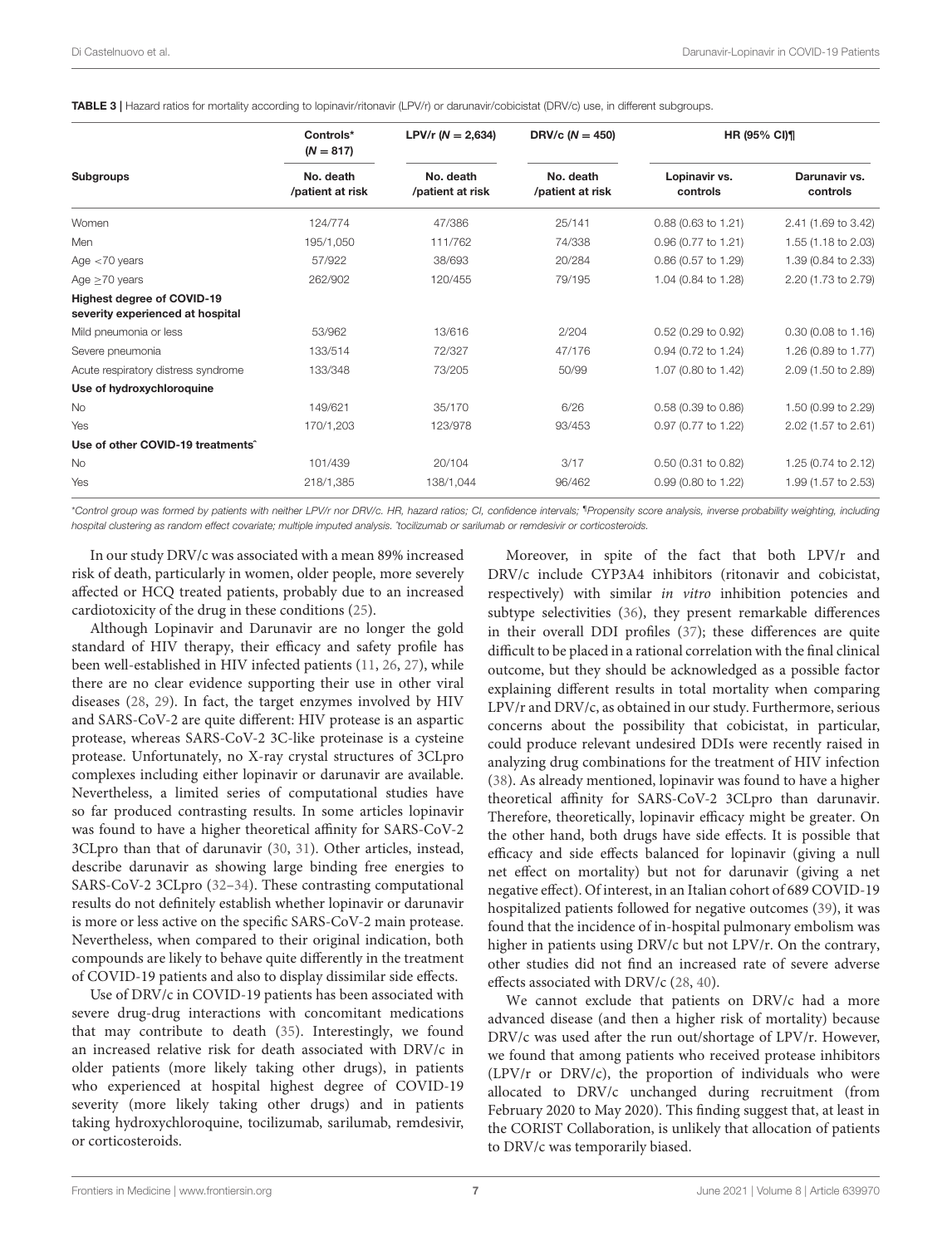# STRENGTHS AND LIMITATIONS

A major strength of this study is the large, unselected, reallife patient sample from 33 hospitals, covering the entire Italian territory. This study has, however, several recognized limitations. First of all, we are well aware of the limits of an observational study. However, the CORIST Collaboration was launched at the very beginning of the pandemic, when the general situation in Italy was dramatic and the organization of a controlled clinical trial was considered to be quite difficult. In the absence of any solid data, a prompt, real-life observational study appeared to be the best option at that moment. We took a number of precautions to account for the non-randomized drugs administration procedure and to reduce the effects of confounders by using a propensity-score method. Due to the critical conditions in which the project was launched and the retrospective nature of the study, some parameters were not available in all patients, and not all in-hospital medications and clinical conditions have been recorded. As a consequence, a fully evaluation of disease severity at entry in hospital has not been possible. This is mainly due to our decision to interfere in a quite soft way with the dramatic clinical situation present in the majority of participating hospitals by proposing a relatively simple protocol, asking to report an essential data set information. Use of LPV/r or DRV/c was a missing data for only 2.8% of the whole cohort. For differing reasons, timing of the first dose of LPV/r or DRV/c after presentation to the hospital and duration of treatment could not be provided at individual level by some clinical centers. Although guidelines on the use of LPV/r and DRV/c in COVID-19 patients had been published in Italy since the first phase of the pandemic, individual centers could have deviated from recommendations and used different doses or treatment schemes. Reason for stopping drug therapies and adverse events possibly related to drug therapy were not collected, thus we cannot exclude bias due to therapy interruption because of side effects.

Finally, the possibility of unmeasured residual confounding cannot be completely ruled-out. However, the E-value for the lower boundary of the confidence interval for the detrimental association of DRV/c with death has the large value equal to 2.43, indicating that the confidence interval could be moved to include the null by a strong unmeasured confounder associated with both DRV/c treatment and death with a risk ratio of 2.43-fold for

# **REFERENCES**

- <span id="page-7-0"></span>1. Zhou Y, Vedantham P, Lu K, Agudelo J, Carrion R, Nunneley JW, et al. Protease inhibitors targeting coronavirus and filovirus entry. Antiviral Res. [\(2015\) 116:76–84. doi: 10.1016/j.antiviral.](https://doi.org/10.1016/j.antiviral.2015.01.011) 2015.01.011
- <span id="page-7-1"></span>2. Chu CM, Cheng VC, Hung IF, Wong MM, Chan KH, Chan KS, et al. Role of lopinavir/ritonavir in the treatment of SARS: initial virological and clinical findings. Thorax. [\(2004\) 59:252–6. doi: 10.1136/thorax.2003.](https://doi.org/10.1136/thorax.2003.012658) 012658
- <span id="page-7-2"></span>3. Wu CY, Jan JT, Ma SH, Kuo CJ, Juan HF, Chen YSE, et al. Small molecules targeting severe acute respiratory syndrome human coronavirus.

each, above and beyond all the measured confounders. Weaker confounders, however, could not do so.

# **CONCLUSION**

In conclusion, in a large cohort of patients with COVID-19 we found no association between LPV/r treatment and risk of death but an increased risk of death related to treatment with DRV/c. Although these data are not conclusive, the inappropriate use of this drug combination in the present pandemic entails the risk of shortage of a drug that is currently used as a second-line treatment for people with HIV.

# DATA AVAILABILITY STATEMENT

The datasets presented in this article are not readily available because a consensus by the authors is needed. Requests to access the datasets should be directed to corresponding author.

# ETHICS STATEMENT

The study was approved by the institutional ethics board of all recruiting centers ( $N = 33$ ). The ethics committee waived the requirement of written informed consent for participation.

# AUTHOR CONTRIBUTIONS

LI and AD: had full access to all data in the study, took responsibility for the integrity of the data and the accuracy of the data analysis, drafting of the manuscript, and supervision. AD, LI, and RD: concept and design. AD, SC, AG, RA, GV, and GS: statistical analysis. All authors: acquisition, analysis, interpretation of data, critical revision of the manuscript for important intellectual content, administrative, technical, or material support.

# ACKNOWLEDGMENTS

This Article is dedicated to all patients who suffered or died, often in solitude, due to COVID-19; their tragic fate gave us moral strength to initiate and complete this research. We thank the 33 participating clinical Center included in this cohort. Alessandro Gialluisi was supported by Fondazione Umberto Veronesi.

Proc Natl Acad Sci USA. [\(2004\) 101:10012–17. doi: 10.1073/pnas.](https://doi.org/10.1073/pnas.0403596101) 0403596101

- <span id="page-7-3"></span>4. Nutho B, Mahalapbutr P, Hengphasatporn K, Pattaranggoon NC, Simanon N, Shigeta Y, et al. Why are lopinavir and ritonavir effective against the newly emerged coronavirus 2019? Atomistic insights into the inhibitory mechanisms. Biochemistry. (2020) 59:1769–79. doi: [10.1021/acs.biochem.0c00160](https://doi.org/10.1021/acs.biochem.0c00160)
- <span id="page-7-4"></span>5. Zumla A, Chan JFW, Azhar EI, Hui DSC, Yuen KY. Coronaviruses-drug discovery and therapeutic options. Nat Rev Drug Discov. (2016) 15:327– 47. doi: [10.1038/nrd.2015.37](https://doi.org/10.1038/nrd.2015.37)
- <span id="page-7-5"></span>6. Yao TT, Qian JD, Zhu WY, Wang Y, Wang GQ. A systematic review of lopinavir therapy for SARS coronavirus and MERS coronavirus-a possible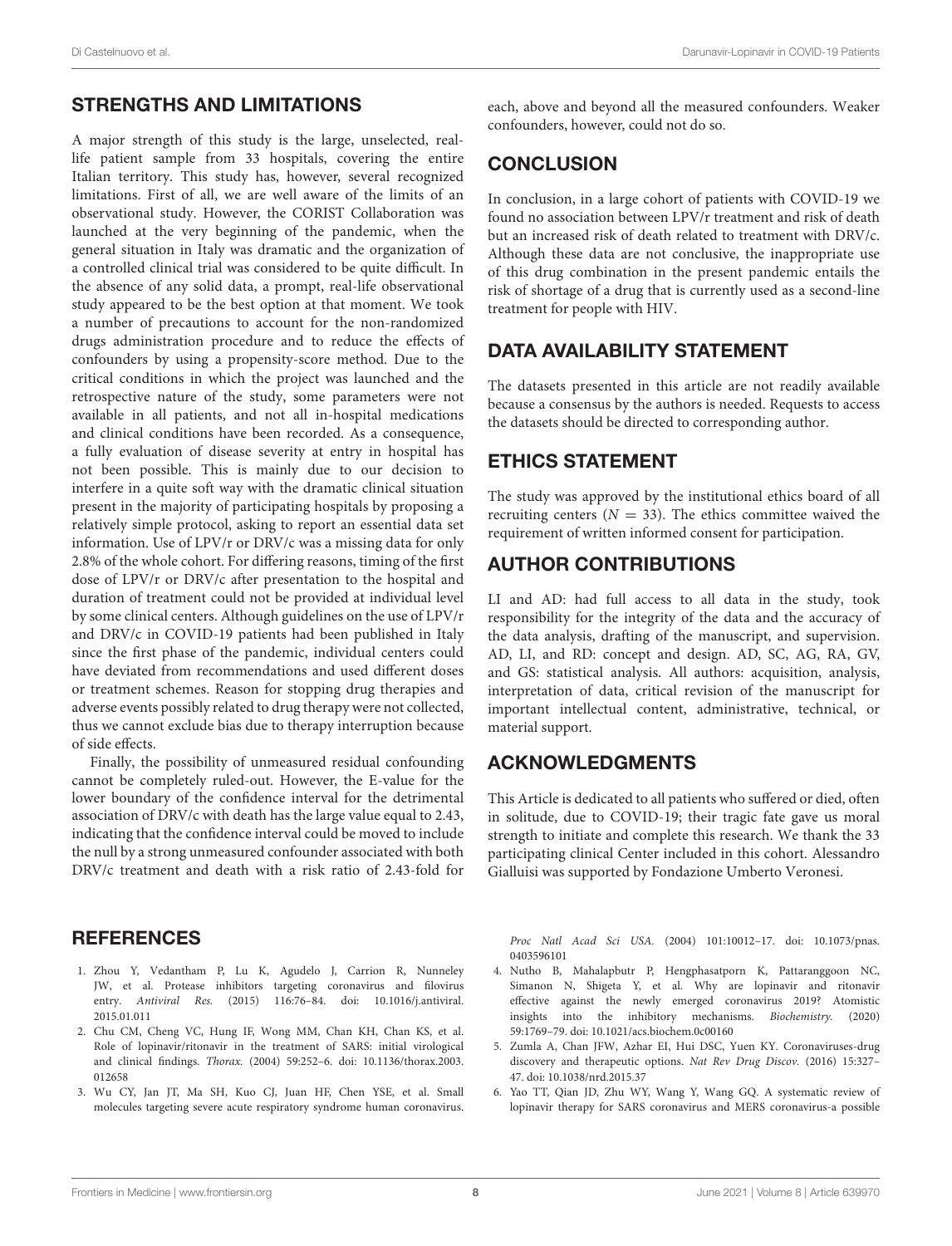reference for coronavirus disease-19 treatment option. J Med Virol. (2020) 92:556–63. doi: [10.1002/jmv.25729](https://doi.org/10.1002/jmv.25729)

- <span id="page-8-0"></span>7. RECOVERY Collaborative Group. Lopinavir-ritonavir in patients admitted to hospital with COVID-19 (RECOVERY): a randomised, controlled, open-label, platform trial. Lancet. (2020) 396:1345– 52. doi: [10.1016/S0140-6736\(20\)32013-4](https://doi.org/10.1016/S0140-6736(20)32013-4)
- <span id="page-8-1"></span>8. WHO Solidarity Trial Consortium, Pan H, Peto R, Henao-Restrepo AM, Preziosi MP, Sathiyamoorthy V, et al. Repurposed antiviral drugs for Covid-19 - interim WHO solidarity trial results. N Engl J Med. (2021) 384:497– 511. doi: [10.1056/NEJMoa2023184](https://doi.org/10.1056/NEJMoa2023184)
- <span id="page-8-2"></span>9. Cao B, Wang Y, Wen D, Liu W, Wang J, Fan G, et al. A trial of lopinavirritonavir in adults hospitalized with severe Covid-19. N Engl J Med. (2020) 382:1787–99. doi: [10.1056/NEJMc2008043](https://doi.org/10.1056/NEJMc2008043)
- <span id="page-8-3"></span>10. Joseph BA, Dibas M, Evanson KW, Paranjape G, Vegivinti CTR, Selvan PT, et al. Efficacy and safety of lopinavir/ritonavir in the treatment of COVID-19: a systematic review. Expert Rev Anti Infect Ther. (2020) 1:1– 9. doi: [10.1080/14787210.2021.1848545](https://doi.org/10.1080/14787210.2021.1848545)
- <span id="page-8-4"></span>11. Orkin C, DeJesus E, Khanlou H, Stoehr A, Supparatpinyo K, Lathouwers E, et al. Final 192-week efficacy and safety of once-daily darunavir/ritonavir compared with lopinavir/ritonavir in HIV-1-infected treatment-naïve patients in the ARTEMIS trial. HIV Med. (2013) 14:49–59. doi: [10.1111/j.1468-1293.2012.01060.x](https://doi.org/10.1111/j.1468-1293.2012.01060.x)
- <span id="page-8-5"></span>12. Hariyanto TI, Kristine E, Jillian Hardi C, Kurniawan A. Efficacy of lopinavir/ritonavir compared with standard care for treatment of coronavirus disease 2019 (COVID-19): a systematic review. Infect Disord Drug Targets[. \(2020\). doi: 10.2174/18715265206662010](https://doi.org/10.2174/1871526520666201029125725) 29125725. [Epub ahead of print].
- <span id="page-8-6"></span>13. Li G, De Clercq E. Therapeutic options for the 2019 novel coronavirus (2019-nCoV). Nat Rev Drug Discov. (2020) 19:149– 50. doi: [10.1038/d41573-020-00016-0](https://doi.org/10.1038/d41573-020-00016-0)
- <span id="page-8-7"></span>14. Agenzia Italiana del Farmaco (AIFA). Lopinavir/Ritonavir Nella Terapia dei Pazienti Adulti con COVID. Available online at: [https://www.aifa.gov.it/](https://www.aifa.gov.it/documents/20142/0/lopinavir_ritonavir_02.04.2020.pdf/64b8cf03-acf1-e9fa-80fa-c6d3ecba5f7d) [documents/20142/0/lopinavir\\_ritonavir\\_02.04.2020.pdf/64b8cf03-acf1-e9fa-](https://www.aifa.gov.it/documents/20142/0/lopinavir_ritonavir_02.04.2020.pdf/64b8cf03-acf1-e9fa-80fa-c6d3ecba5f7d)[80fa-c6d3ecba5f7d](https://www.aifa.gov.it/documents/20142/0/lopinavir_ritonavir_02.04.2020.pdf/64b8cf03-acf1-e9fa-80fa-c6d3ecba5f7d) (accessed November 19, 2020).
- <span id="page-8-8"></span>15. Di Castelnuovo A, De Caterina R, de Gaetano G, Iacoviello L. Controversial relationship between renin-angiotensin system inhibitors and severity of COVID-19: announcing a large multicentre case-control study in Italy. Hypertension. (2020) 76:312–13. doi: [10.1161/HYPERTENSIONAHA.120.15370](https://doi.org/10.1161/HYPERTENSIONAHA.120.15370)
- <span id="page-8-9"></span>16. Di Castelnuovo A, Bonaccio M, Costanzo S, Gialluisi A, Antinori A, Berselli N, et al. Common cardiovascular risk factors and in-hospital mortality in 3,894 patients with COVID-19: survival analysis and machine learning-based findings from the multicentre Italian CORIST Study. Nutr Metab Cardiovasc Dis. [\(2020\) 30:1899–913. doi: 10.1016/j.numecd.](https://doi.org/10.1016/j.numecd.2020.07.031) 2020.07.031
- <span id="page-8-10"></span>17. Di Castelnuovo A, Costanzo S, Antinori A, COvid-19 RISk and Treatments (CORIST) collaboration. RAAS inhibitors are not associated with mortality in COVID-19 patients: findings from an observational multicenter study in Italy and a meta-analysis of 19 studies. Vasc Pharmacol. (2020) 135:106805. doi: [10.1016/j.vph.2020.106805](https://doi.org/10.1016/j.vph.2020.106805)
- <span id="page-8-11"></span>18. . COVID-19 RISK and Treatments (CORIST) Collaboration. Use of hydroxychloroquine in hospitalised COVID-19 patients is associated with reduced mortality: findings from the observational multicentre Italian CORIST study. Eur J Intern Med. (2020) 82:38–47. doi: [10.1016/j.ejim.2020.08.019](https://doi.org/10.1016/j.ejim.2020.08.019)
- <span id="page-8-12"></span>19. Rubin DB. Multiple Imputation for Nonresponse in Surveys. New York, NY: John Wiley (1987).
- <span id="page-8-13"></span>20. Robins JM, Hernán MA, Brumback B. Marginal structural models and causal inference in epidemiology. Epidemiology. (2000) 11:550– 60. doi: [10.1097/00001648-200009000-00011](https://doi.org/10.1097/00001648-200009000-00011)
- <span id="page-8-14"></span>21. Glidden DV, Vittinghoff E. Modelling clustered survival data from multicentre clinical trials. Stat Med. (2004) 23:369–88. doi: [10.1002/sim.1599](https://doi.org/10.1002/sim.1599)
- <span id="page-8-15"></span>22. Garrido MM, Kelley AS, Paris J, Roza K, Meier DE, Morrison RS, et al. Methods for constructing and assessing propensity scores. Health Serv Res. (2014) 49:1701–20. doi: [10.1111/1475-6773.12182](https://doi.org/10.1111/1475-6773.12182)
- <span id="page-8-16"></span>23. VanderWeele TJ, Ding P. Sensitivity analysis in observational research: introducing the e-value. Ann Intern Med. (2017) 167:268–74. doi: [10.7326/M16-2607](https://doi.org/10.7326/M16-2607)
- <span id="page-8-17"></span>24. Li Y, Xie Z, Lin W, Cai W, Wen C, Guan Y, et al. Efficacy and safety of lopinavir/ritonavir or arbidol in adult patients with mild/moderate COVID-19: an exploratory randomized controlled trial. Med (N Y). (2020) 1:105– 113.e4. doi: [10.1016/j.medj.2020.04.001](https://doi.org/10.1016/j.medj.2020.04.001)
- <span id="page-8-18"></span>25. Hunt K, Hughes CA, Hills-Nieminen C. Protease inhibitorassociated QT interval prolongation. Ann Pharmacother. (2011) 45:1544–50. doi: [10.1345/aph.1Q422](https://doi.org/10.1345/aph.1Q422)
- <span id="page-8-19"></span>26. European Medicines Agency Science Medicine Health. European Agencies Medicine Report. Prezcobix Prescribing Information. Rezolsta Summary of Product Characteristics, EMA/74699/2020 (2020). Available online at: [https://www.ema.europa.eu/en/documents/variation-report/rezolsta-h-c-](https://www.ema.europa.eu/en/documents/variation-report/rezolsta-h-c-002819-ii-0033-epar-assessment-report-variation_en.pdf)[002819-ii-0033-epar-assessment-report-variation\\_en.pdf](https://www.ema.europa.eu/en/documents/variation-report/rezolsta-h-c-002819-ii-0033-epar-assessment-report-variation_en.pdf) (accessed May 21, 2021).
- <span id="page-8-20"></span>27. Navarro J, Curran A. Profile of once-daily darunavir/cobicistat fixed-dose combination for the treatment of HIV/AIDS. HIV AIDS. (2016) 8:175– 82. doi: [10.2147/HIV.S56158](https://doi.org/10.2147/HIV.S56158)
- <span id="page-8-21"></span>28. Chen J, Xia L, Liu L, Xu Q, Ling Y, Huang D, et al. Antiviral activity and safety of darunavir/cobicistat for the treatment of COVID-19. Open Forum Infect Dis. (2020) 7:ofaa241. doi: [10.1093/ofid/ofaa241](https://doi.org/10.1093/ofid/ofaa241)
- <span id="page-8-22"></span>29. De Meyer S, Bojkova D, Cinatl J, Van Damme E, Buyck C, Van Loock M, et al. Lack of antiviral activity of darunavir against SARS-CoV-2. Int J Infect Dis. [\(2020\) 97:7–10. doi: 10.1016/j.ijid.](https://doi.org/10.1016/j.ijid.2020.05.085) 2020.05.085
- <span id="page-8-23"></span>30. Beck BR, Bonggun S, Yoonjung C, SungsooP, Keunsoo K. Predicting commercially available antiviral drugs that may act on the novel coronavirus (SARS-CoV-2) through a drug-target interaction deep learning model. Comput Struct Biotechnol J[. \(2020\) 18:784–90. doi: 10.1016/j.csbj.](https://doi.org/10.1016/j.csbj.2020.03.025) 2020.03.025
- <span id="page-8-24"></span>31. Shen L, Runnan S, Jingdong H, Xinhao L, Xushun G. Molecular modeling evaluation of the binding effect of ritonavir, lopinavir and darunavir to severe acute respiratory syndrome coronavirus 2 proteases. bioRxviv [Preprint][:2020.01.31.929695. \(2020\). doi: 10.1101/2020.01.31.9](https://doi.org/10.1101/2020.01.31.929695) 29695
- <span id="page-8-25"></span>32. Ngo ST, Quynh Anh Pham N, Thi Le L, Pham DH, VV. Computational determination of potential inhibitors of SARS-CoV-2 main protease. J Chem Inf Model. [\(2020\) 60:5771–80. doi: 10.26434/chemrxiv.](https://doi.org/10.26434/chemrxiv.12111297.v1) 12111297.v1
- 33. Sang P, Tian SH, Meng ZH, Yang LQ. Anti-HIV drug repurposing against SARS-CoV-2<sup>†</sup>. RSC Adv. (2020) 10:15775-83. doi: 10.1039/D0RA0 1899F
- <span id="page-8-26"></span>34. Khan SA, Zia K, Ashraf S, Uddin R, Ul-Haq Z. Identification of chymotrypsin-like protease inhibitors of SARS-CoV-2 via integrated computational approach. J Biomol Struct Dyn. (2020) 39:2607–16. doi: [10.1080/07391102.2020.1751298](https://doi.org/10.1080/07391102.2020.1751298)
- <span id="page-8-27"></span>35. Milic J, Novella A, Meschiari M, Menozzi M, Santoro A, Bedini A, et al. Darunavir/cobicistat is associated with negative outcomes in HIV-negative patients with severe COVID-19 pneumonia. AIDS Res Hum Retroviruses. [\(2021\) 37:283–91. doi: 10.1089/aid.](https://doi.org/10.1089/aid.2020.0305) 2020.0305
- <span id="page-8-28"></span>36. Hossain MA, Tran T, Chen T, Mikus G, Greenblatt DJ. Inhibition of human cytochromes P450 in vitro by ritonavir and cobicistat. J Pharm Pharmacol. [\(2017\) 69:1786–93. doi: 10.1111/jphp.](https://doi.org/10.1111/jphp.12820) 12820
- <span id="page-8-29"></span>37. Marzolini C, Gibbons S, Khoo S, Back D. Cobicistat versus ritonavir boosting and differences in the drug-drug interaction profiles with comedications. J Antimicrob Chemother. [\(2016\) 71:1755–8. doi: 10.1093/jac/](https://doi.org/10.1093/jac/dkw032) dkw032
- <span id="page-8-30"></span>38. Burger DM, Calmy A, Marzolini C. Cobicistat: a case of mislabelled drugdrug interaction risk? Br J Clin Pharmacol. [\(2020\) 86:834–6. doi: 10.1111/bcp.](https://doi.org/10.1111/bcp.14262) 14262
- <span id="page-8-31"></span>39. Ameri P, Inciardi RM, Di Pasquale M, Agostoni P, Bellasi A, Camporotondo R, et al. Pulmonary embolism in patients with COVID-19: characteristics and outcomes in the Cardio-COVID Italy multicenter study. Clin Res Cardiol. (2020) 1:1–9. doi: [10.1007/s00392-020-01766-y](https://doi.org/10.1007/s00392-020-01766-y)
- <span id="page-8-32"></span>40. Nicolini LA, Mikulska M, Signori A, Di Biagio A, Portunato F, Vena A, et al. Reply to: "antiviral activity and safety of darunavir/cobicistat for treatment of COVID-19". Open Forum Infect Dis. (2020) 7:ofaa321. doi: [10.1093/ofid/ofaa321](https://doi.org/10.1093/ofid/ofaa321)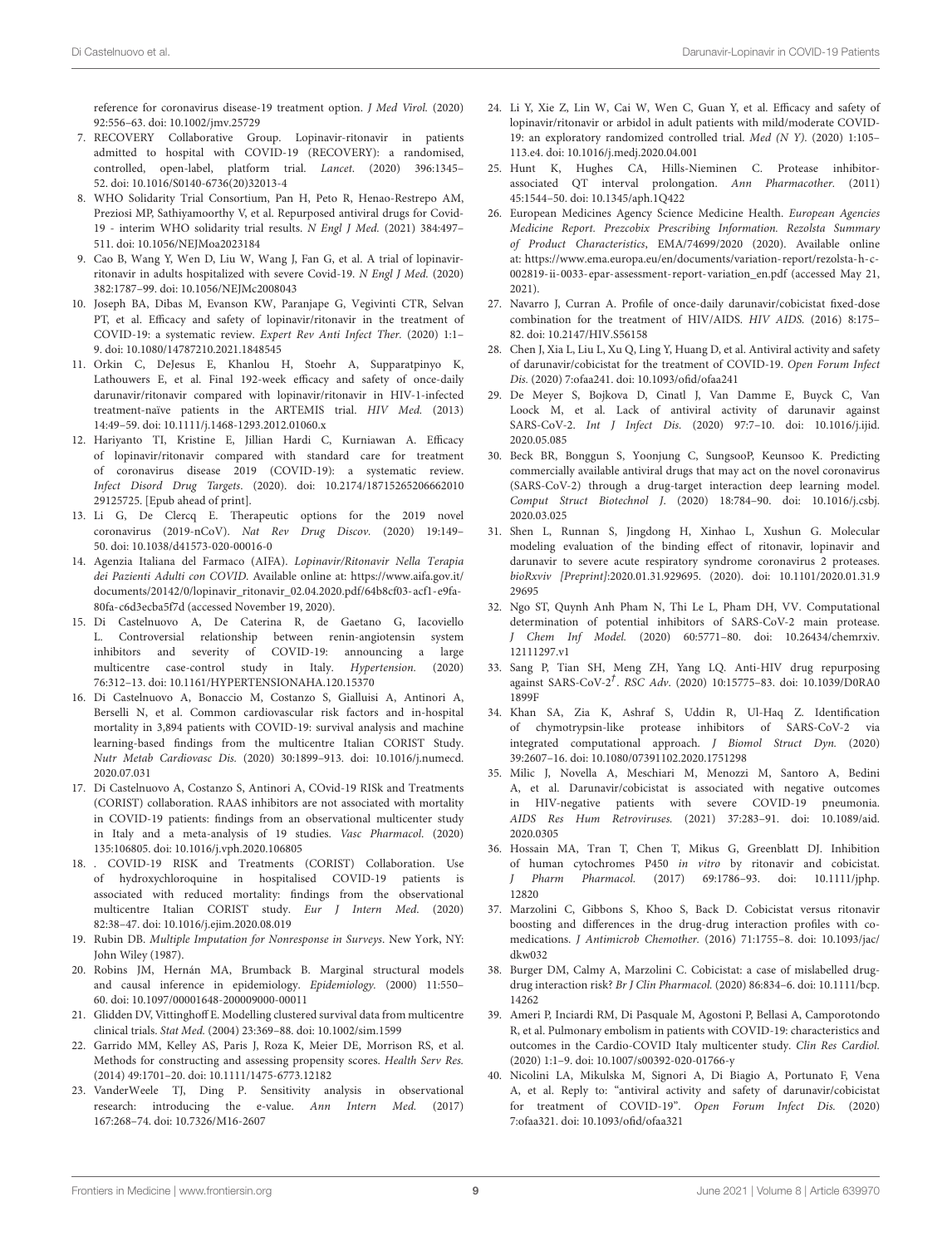**Disclaimer:** The Authors alone are responsible for the views expressed in this article. They do not necessarily represent the views, decisions, or policies of the Institutions with which they are affiliated.

**Conflict of Interest:** The authors declare that the research was conducted in the absence of any commercial or financial relationships that could be construed as a potential conflict of interest.

Citation: Di Castelnuovo A, Costanzo S, Antinori A, Berselli N, Blandi L, Bonaccio M, Bruno R, Cauda R, Gialluisi A, Guaraldi G, Menicanti L, Mennuni M, My I, Parruti A, Patti G, Perlini S, Santilli F, Signorelli C, Stefanini GG, Vergori A, Ageno W, Aiello L, Agostoni P, Al Moghazi S, Arboretti R, Aucella F, Barbieri G, Barchitta M, Bartoloni A, Bologna C, Bonfanti P, Caiano L, Carrozzi L, Cascio A, Castiglione G, Chiarito M, Ciccullo A, Cingolani A, Cipollone F, Colomba C, Colombo C, Crosta F, Dalena G, Dal Pra C, Danzi GB, D'Ardes D, de Gaetano Donati K, Di Gennaro F, Di Tano G, D'Offizi G, Filippini T, Maria Fusco F, Gaudiosi C, Gentile I, Gini G, Grandone E, Guarnieri G, Lamanna GLF, Larizza G, Leone A, Lio V, Losito AR, Maccagni G, Maitan S, Mancarella S, Manuele R, Mapelli M, Maragna R, Marra L, Maresca G, Marotta C, Mastroianni F, Mazzitelli M, Mengozzi A, Menichetti F, Milic J, Minutolo F, Molena B, Mussinelli R, Mussini C, Musso M, Odone A, Olivieri M, Pasi E, Perroni A, Petri F, Pinchera B, Pivato CA, Poletti V, Ravaglia C, Rossato M, Rossi M, Sabena A, Salinaro F, Sangiovanni V, Sanrocco C, Scorzolini L, Sgariglia R, Simeone PG, Spinicci M, Trecarichi EM, Veronesi G, Vettor R, Vianello A, Vinceti M, Visconti E, Vocciante L, De Caterina R, Iacoviello L and The COVID-19 RISK and Treatments (CORIST)

Collaboration (2021) Lopinavir/Ritonavir and Darunavir/Cobicistat in Hospitalized COVID-19 Patients: Findings From the Multicenter Italian CORIST Study. Front. Med. 8:639970. doi: [10.3389/fmed.2021.639970](https://doi.org/10.3389/fmed.2021.639970)

Copyright © 2021 Di Castelnuovo, Costanzo, Antinori, Berselli, Blandi, Bonaccio, Bruno, Cauda, Gialluisi, Guaraldi, Menicanti, Mennuni, My, Parruti, Patti, Perlini, Santilli, Signorelli, Stefanini, Vergori, Ageno, Aiello, Agostoni, Al Moghazi, Arboretti, Aucella, Barbieri, Barchitta, Bartoloni, Bologna, Bonfanti, Caiano, Carrozzi, Cascio, Castiglione, Chiarito, Ciccullo, Cingolani, Cipollone, Colomba, Colombo, Crosta, Dalena, Dal Pra, Danzi, D'Ardes, de Gaetano Donati, Di Gennaro, Di Tano, D'Offizi, Filippini, Maria Fusco, Gaudiosi, Gentile, Gini, Grandone, Guarnieri, Lamanna, Larizza, Leone, Lio, Losito, Maccagni, Maitan, Mancarella, Manuele, Mapelli, Maragna, Marra, Maresca, Marotta, Mastroianni, Mazzitelli, Mengozzi, Menichetti, Milic, Minutolo, Molena, Mussinelli, Mussini, Musso, Odone, Olivieri, Pasi, Perroni, Petri, Pinchera, Pivato, Poletti, Ravaglia, Rossato, Rossi, Sabena, Salinaro, Sangiovanni, Sanrocco, Scorzolini, Sgariglia, Simeone, Spinicci, Trecarichi, Veronesi, Vettor, Vianello, Vinceti, Visconti, Vocciante, De Caterina, Iacoviello and The COVID-19 RISK and Treatments (CORIST) Collaboration. This is an open-access article distributed under the terms of the [Creative Commons Attribution License \(CC BY\).](http://creativecommons.org/licenses/by/4.0/) The use, distribution or reproduction in other forums is permitted, provided the original author(s) and the copyright owner(s) are credited and that the original publication in this journal is cited, in accordance with accepted academic practice. No use, distribution or reproduction is permitted which does not comply with these terms.